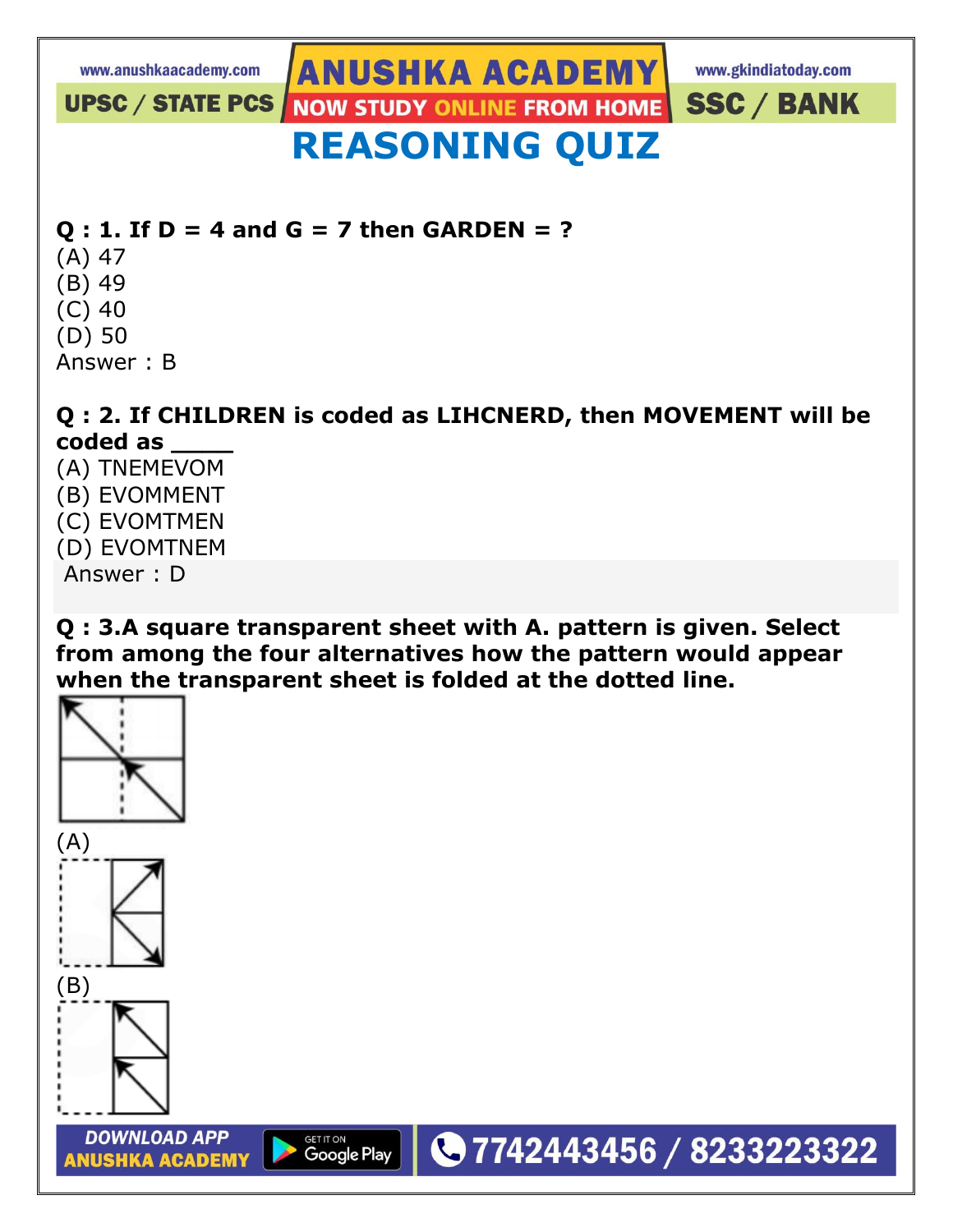

# **Q : 4.Identify the odd one from the following.**

- (A) LKJI
- (B) ZYXW
- (C) DCBA
- (D) QRSP
- Answer : D

# **Q : 5. Select the letter that will come next in the following series. O, R, U, X, A, \_\_\_**

(A) D (B) C (C) B (D) E Answer : A

**Q : 6. Select the figure that will come next in the following series.**

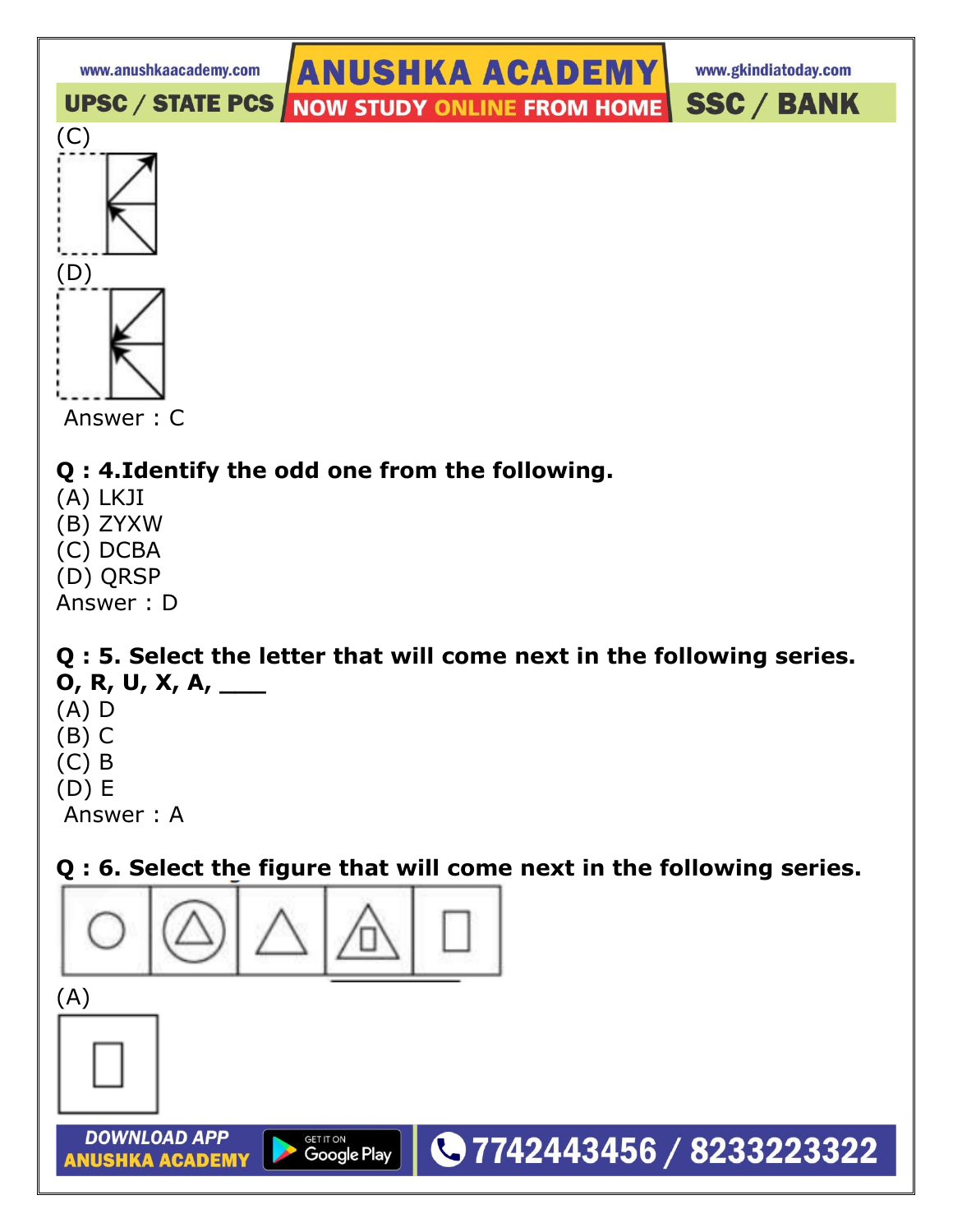

**Q :7. 11 : 169 :: 18 : \_\_\_**

- (A) 396
- (B) 256
- (C) 361
- (D) 400
- Answer : D

# **Q : 8. Read the given statements and conclusions carefully and decide which of the conclusions logically follow(s) from the statements.**

●7742443456 / 8233223322

Statements:

All scientists working in Japan are talented.

Some Chinese scientists are working in Japan.

Conclusions:

I. No Chinese scientist is talented.

II. Some talented Chinese scientists are working in Japan.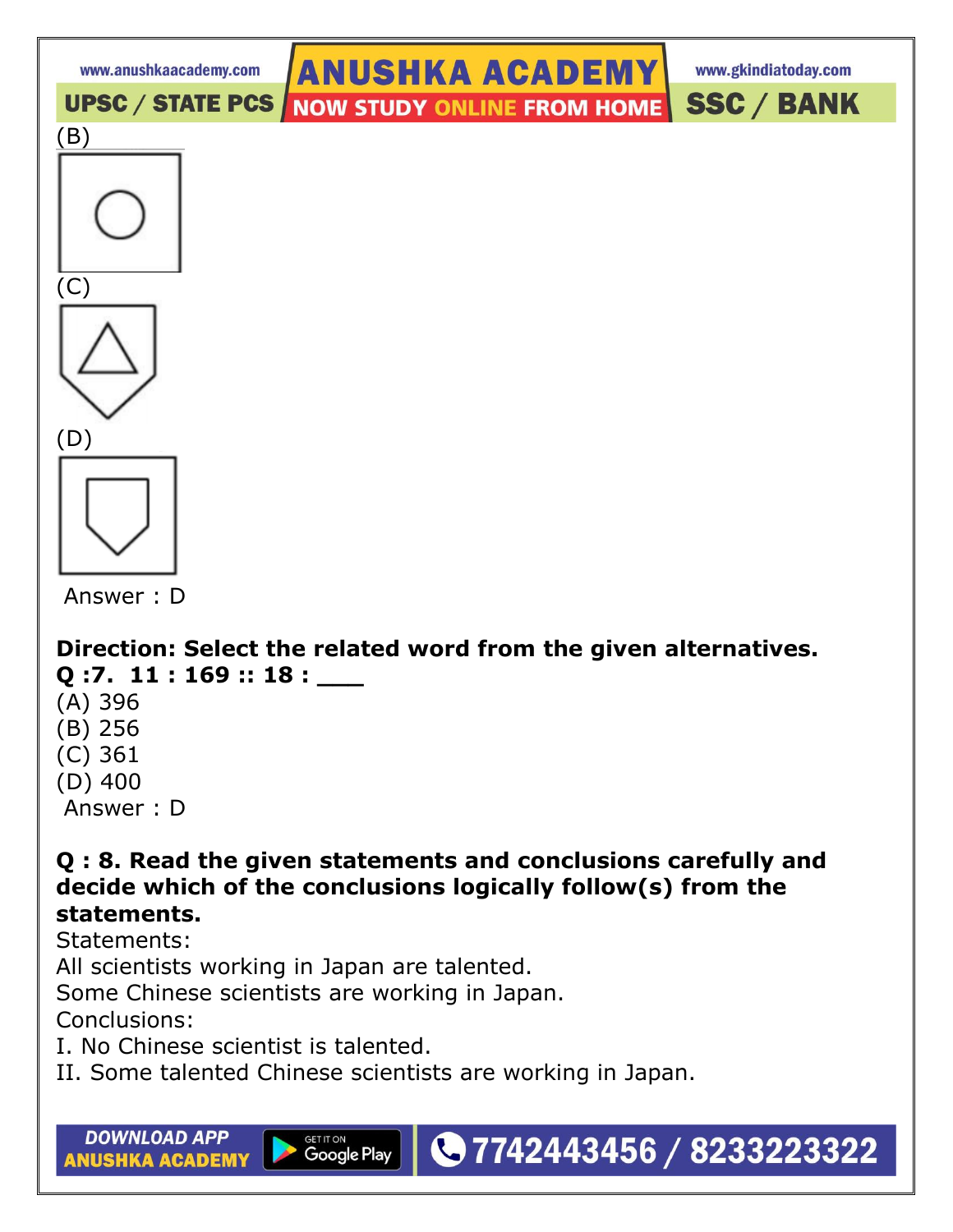**UPSC / STATE PCS /** 

**ANUSHKA ACADEMY** www.gkindiatoday.com

**NOW STUDY ONLINE FROM HOME** 



- III. All talented scientists are Japanese.
- IV. Some Chinese scientists are talented.
- (A) Only conclusion III and IV follow.
- (B) Only conclusion II and IV follow.
- (C) Only conclusion I follows.
- (D) Only conclusion II follows.

Answer : B

# **Q : 9. Five students took part in A. cycling competition. Robert finished before Monish but behind Gunjan. Anil finished before Sunil but behind Monish. Who won the competition?**

- (A) Robert
- (B) Gunjan
- (C) Monish
- (D) Anil
- Answer : B

# **Q : 10. Select the option figure which when placed in the blank space of the problem figure would complete the pattern.**



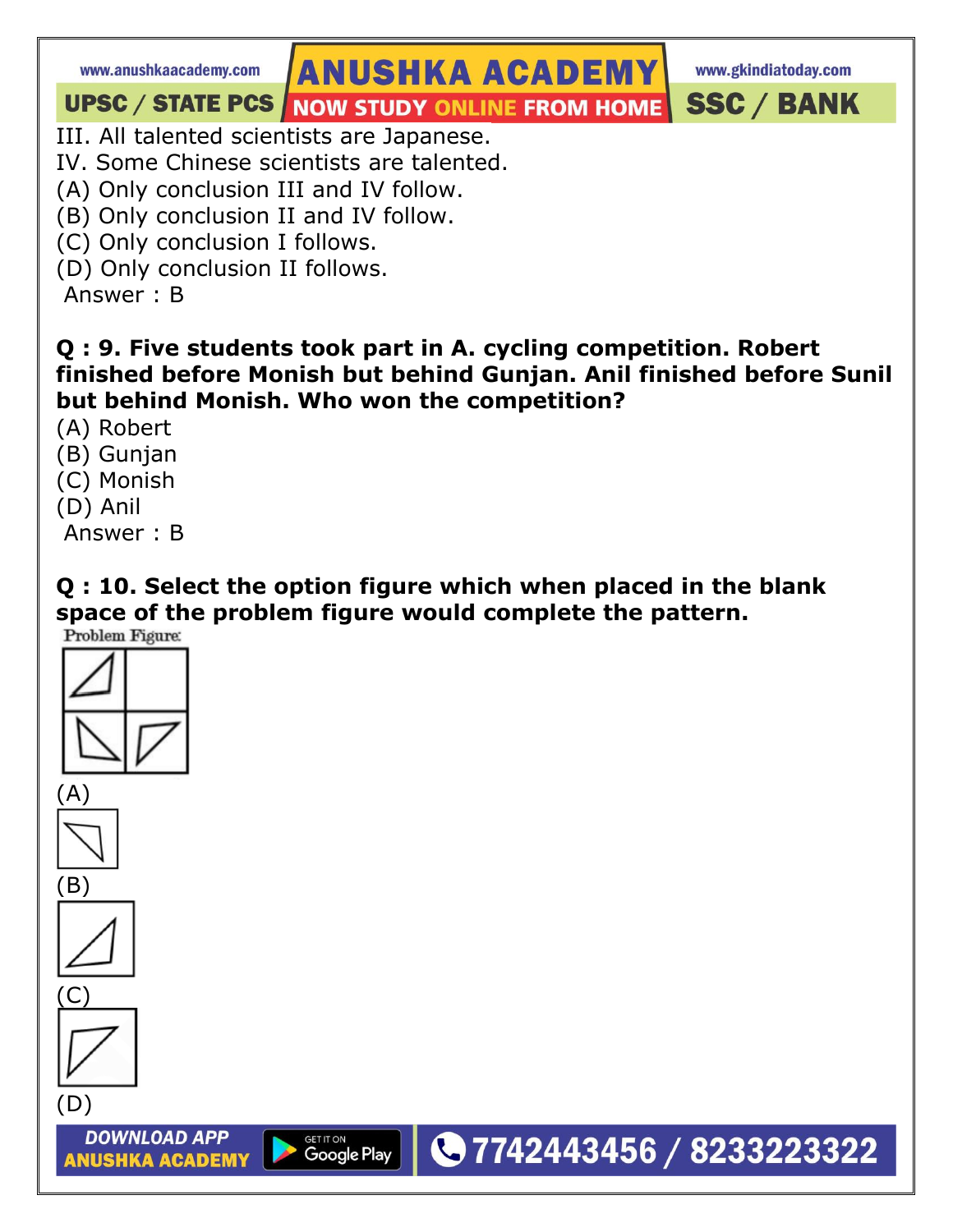**NOW STUDY ONLINE FROM HOME SSC / BANK** 

●7742443456 / 8233223322



Answer : A

### **Q : 11.Bull : Cow :: Lion :**

- (A) Lioness
- (B) Cub
- (C) Mare
- (D) Doe
- Answer : A

#### **Direction: Select the related word from the given alternatives. Q : 12.Hunger: Food :: Disease ::?**

- (A) Weakness
- (B) Medicine
- (C) Disease
- (D) Water
- Answer : B

#### **Direction: Select the related word from the given alternatives. Q : 13. Thin : Fat: : Midget:?**

- (A) Small
- (B) Tall
- (C) Wide
- (D) Big
- Answer : B

# **In each of the letter series, find the missing letters.**

GET IT ON<br>**Google Play** 

```
Q : 14. a – c c a b c – a b – c – b c c
```
- $(A)$  c b c a
- (B) b c c a
- $(C)$  b a c c
- $(D)$  b c c a
- Answer : C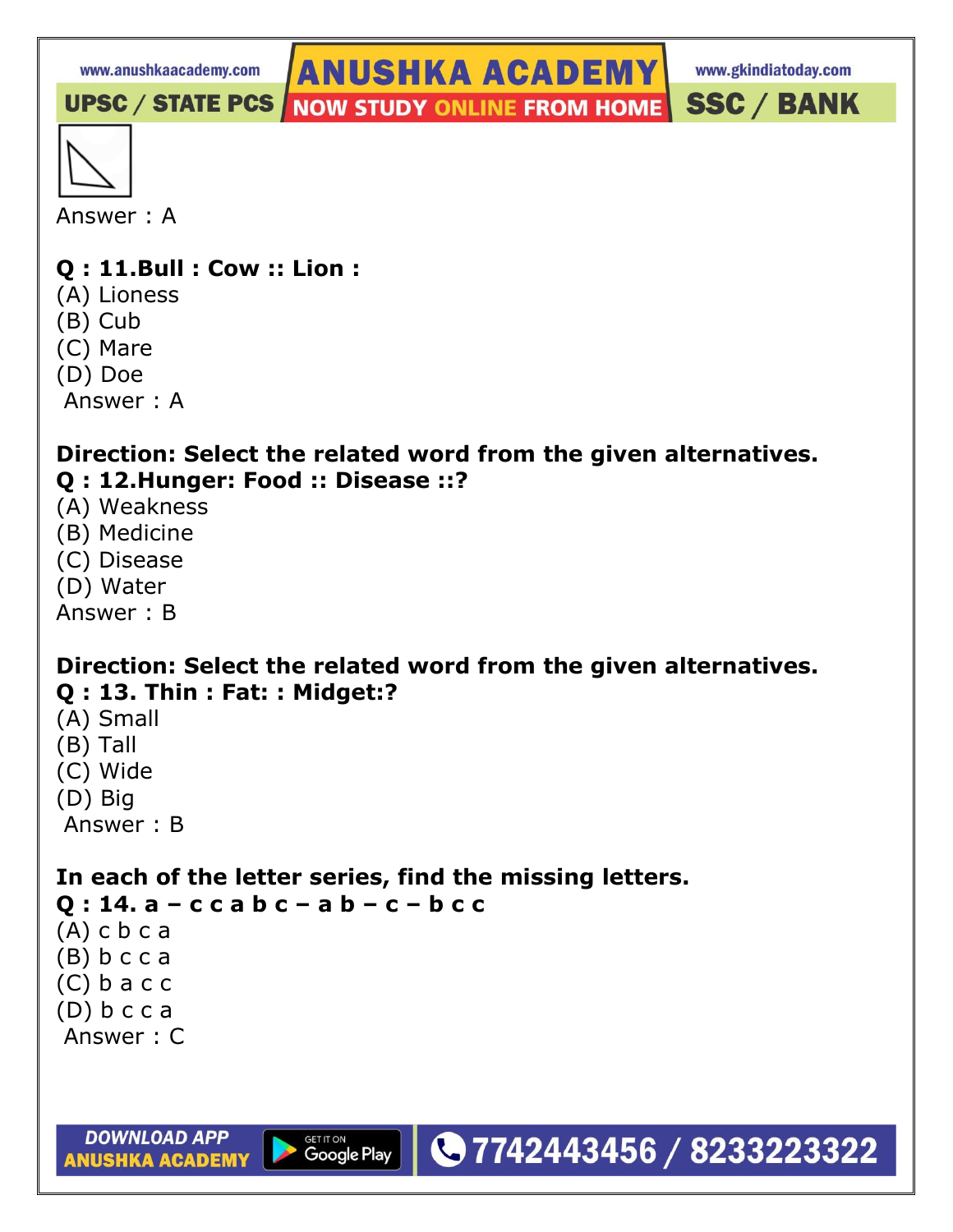**UPSC / STATE PCS /** 

ANUSHKA ACADEMY

**NOW STUDY ONLINE FROM HOME SSC / BANK Q : 15.In a certain code, COLD is coded as GSPH, then how is NOT coded in the same way?**

(A) RSX (B) XRS (C) RSY

(D) XSR

Answer : A

**Q : 16.Select the correct option that will fill in the blank and complete the series.**

**LM, QR, VW\_\_\_**

(A) UK (B) AB (C) AD

(D) SM

Answer : B

**Q :17. Select the option that is related to the third term in the same way as the second term is related to the first term.**

**TSQ : JHG :: LTM : ?**

(A) FBC (B) ACD (C) UVO (D) NGO

Correct Answer : D

**Q : 18. In a row of students, Mohan is 9th from left end and Pooja is 10th from right end. Neha sits exactly between them. Find the minimum strength of the row?**

**Google Play** 

●7742443456 / 8233223322

(A) 11 (B) 12 (C) 10 (D) 9 Correct Answer : C